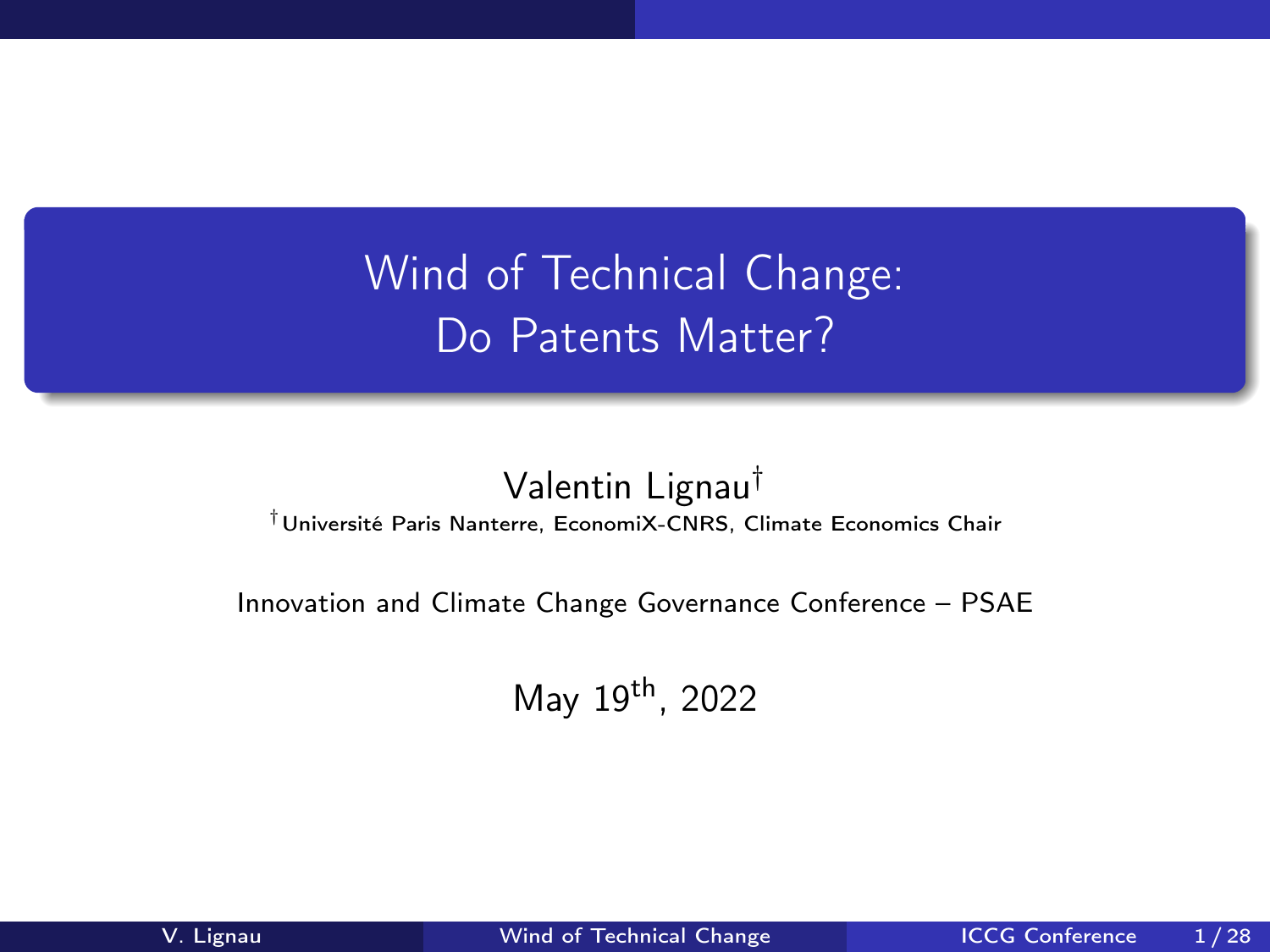- <span id="page-1-0"></span>• Patent system: trade-off between
	- Right to exclude (i.e. market power)
	- **Incentive to R&D effort & diffusion of inventions**
- Is the patent system an efficient tool in promoting innovation?
	- Still open for debate (see, e.g., Boldrine and Levine, 2013; Spulber, 2021)
	- Critics: patents serve the interest of firms. Hampering innovation instead of fostering it?
- Relatedly, data on patents is commonly used as a proxy for the innovative activity of firms or countries
	- Availability of data...
	- ...but relies on an alleged relationship between patent counts and the output of the innovative process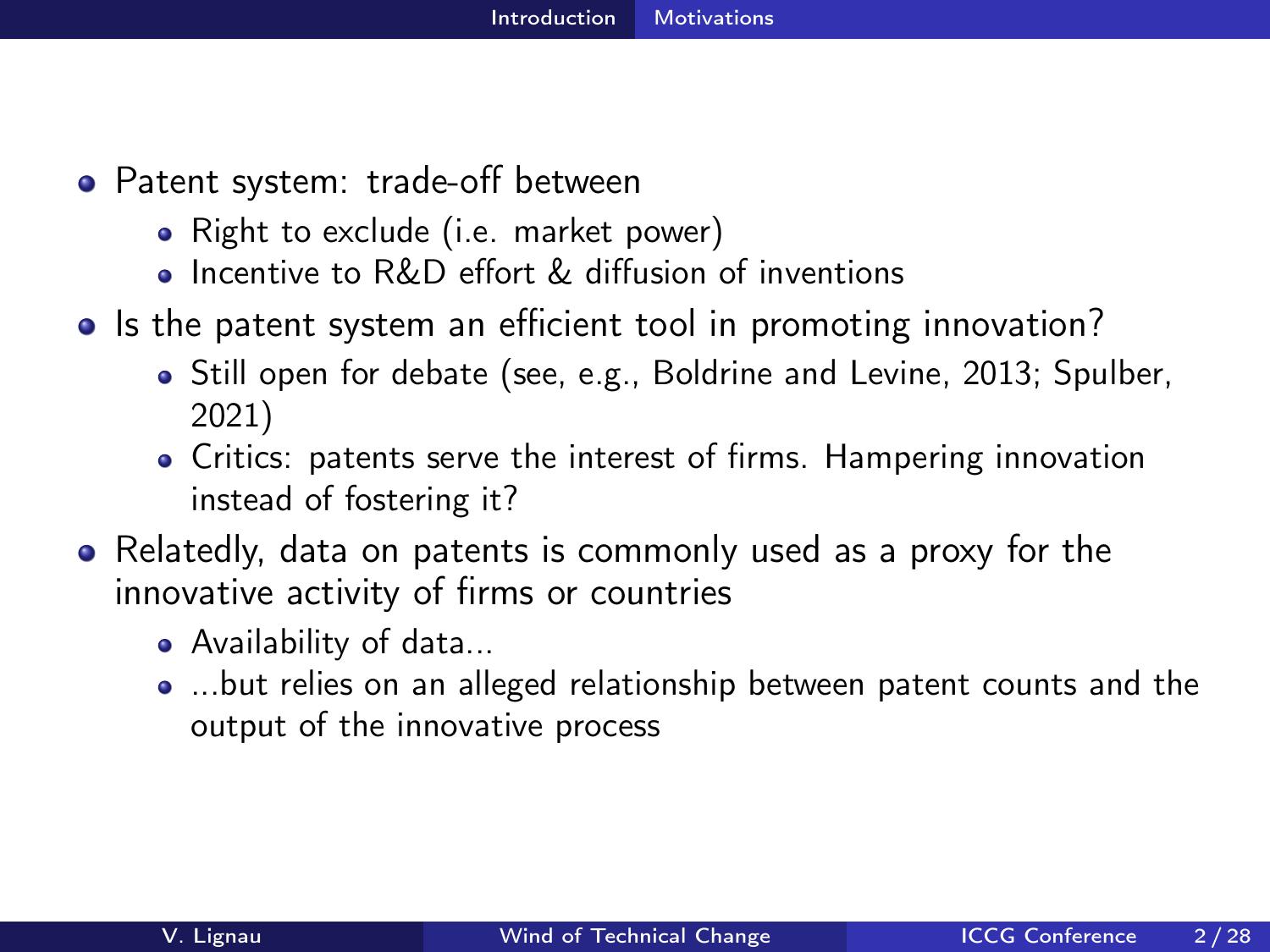- <span id="page-2-0"></span>The present paper aims at exploring this relationship in the onshore wind turbine (WT) industry
- We propose a patent-independent measure of technical change
	- We rely on technical characteristics of wind turbines to measure contributions of firms to technical change, over time
- Question: do patents held by firms translate into actual, concrete technical change?
	- Panel data analysis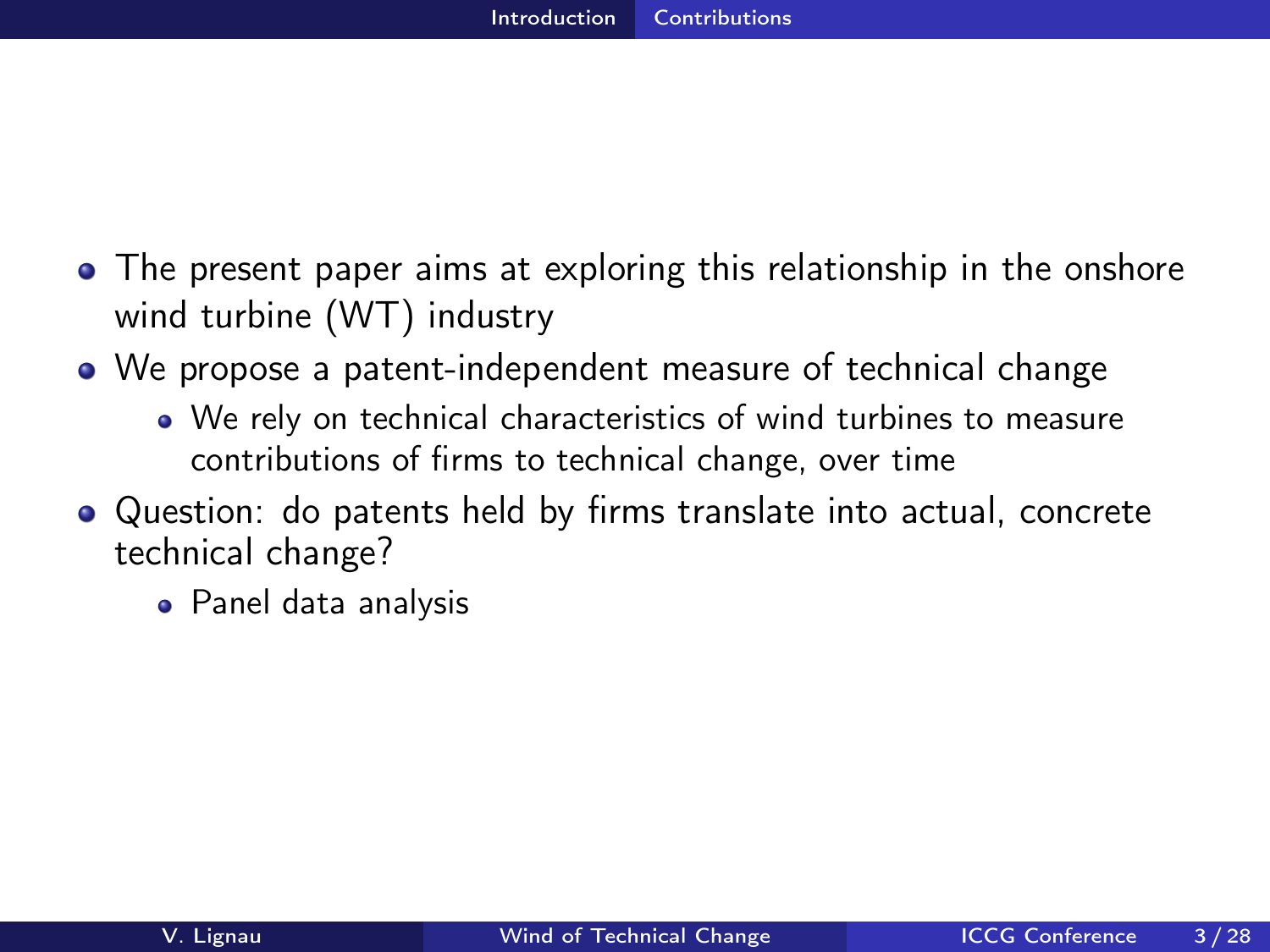## Section 2

# <span id="page-3-0"></span>[Technical change in the wind power industry](#page-3-0)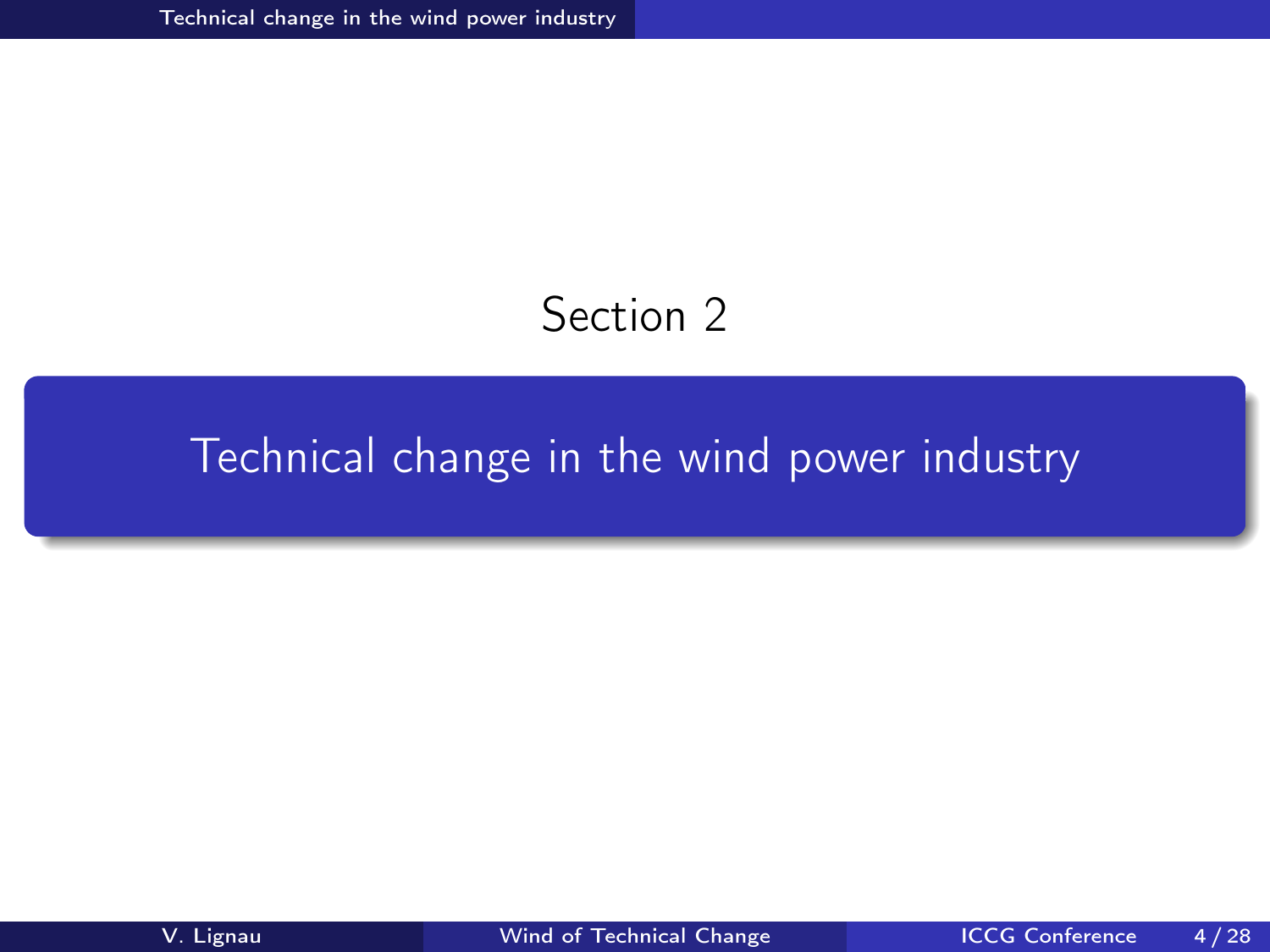<span id="page-4-0"></span>• Our measure is based on the power curve of a WT:

$$
P(V) = \underbrace{\frac{1}{2} \times \rho \times \pi \times \left(\frac{D}{2}\right)^2 \times V^3 \times C_p(V)}_{P_w(V)}
$$

• There are two main levers to increase energy production:

- Raise the rotor size  $(D)$  to capture more energy from the wind
	- "Race towards gigantism"
- Improve the conversion of kinetic energy into electrical energy by raising the *power coefficient*  $C_p(V)$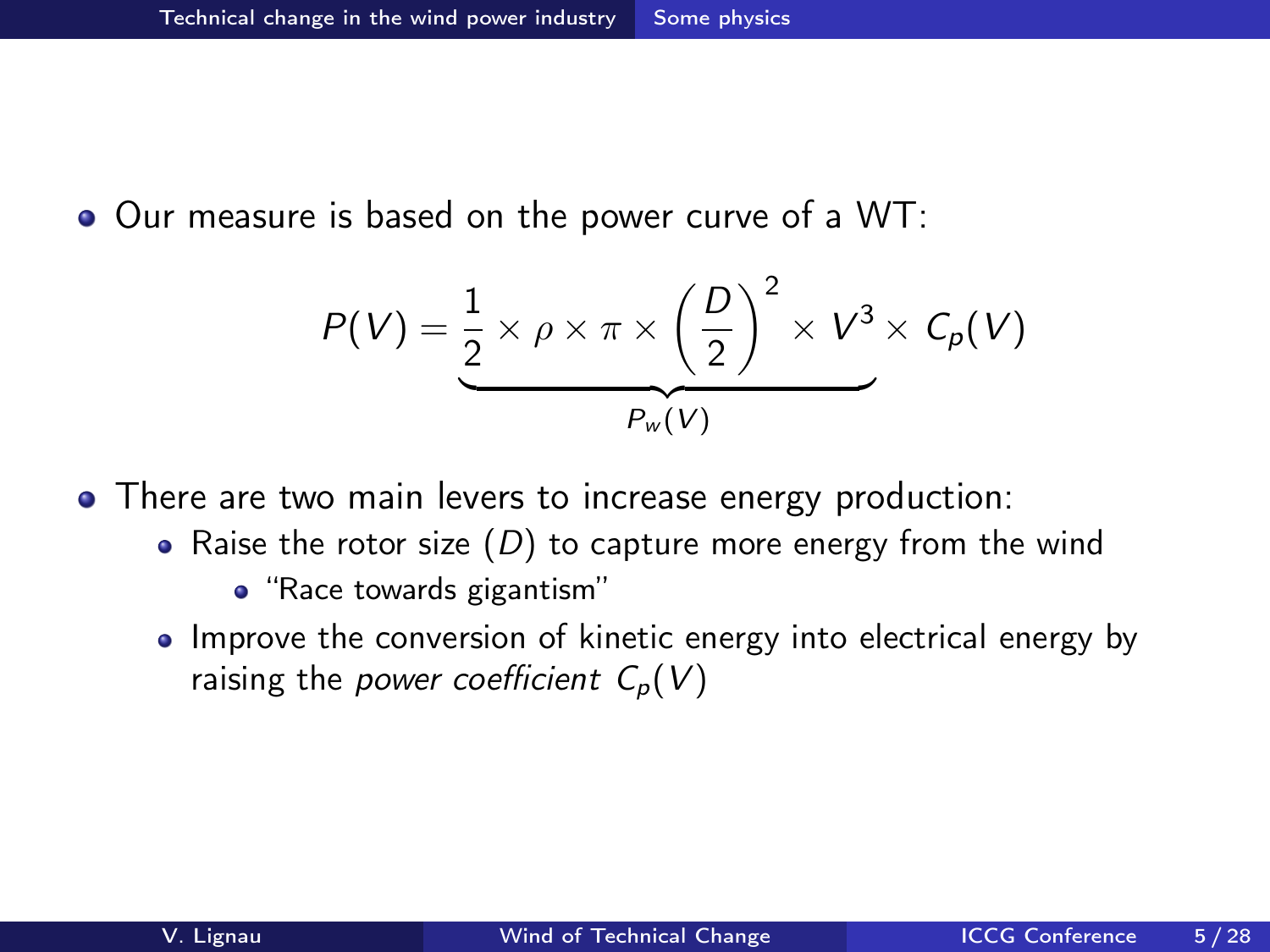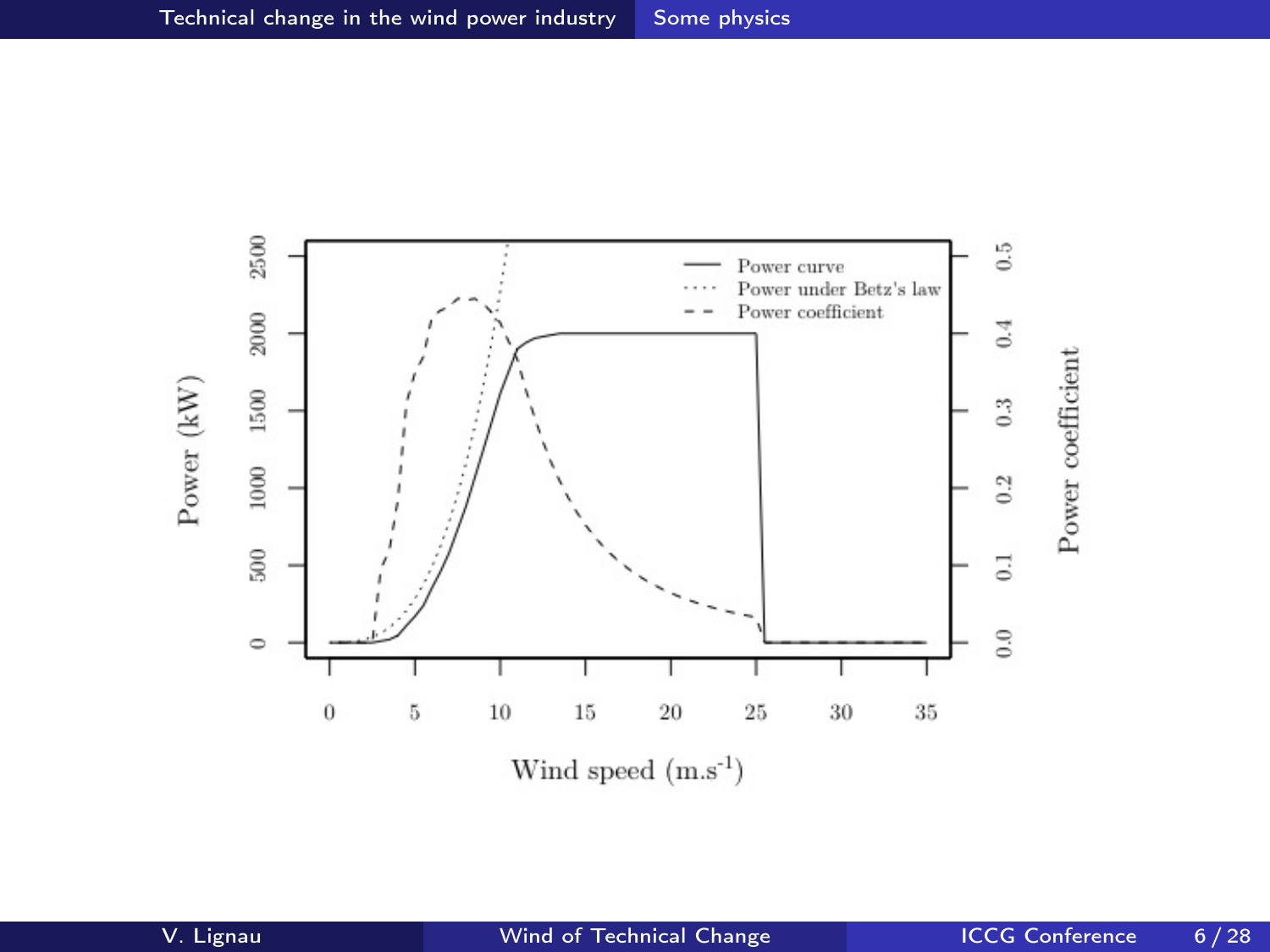• Information about wind speed distribution associated with the turbine power curve allows one to compute the expected Annual Energy Production

$$
AEP = T.\int_{V_{ci}}^{V_{co}} \left[ (f(V) \times P(V) \right] \, \mathrm{d}V
$$

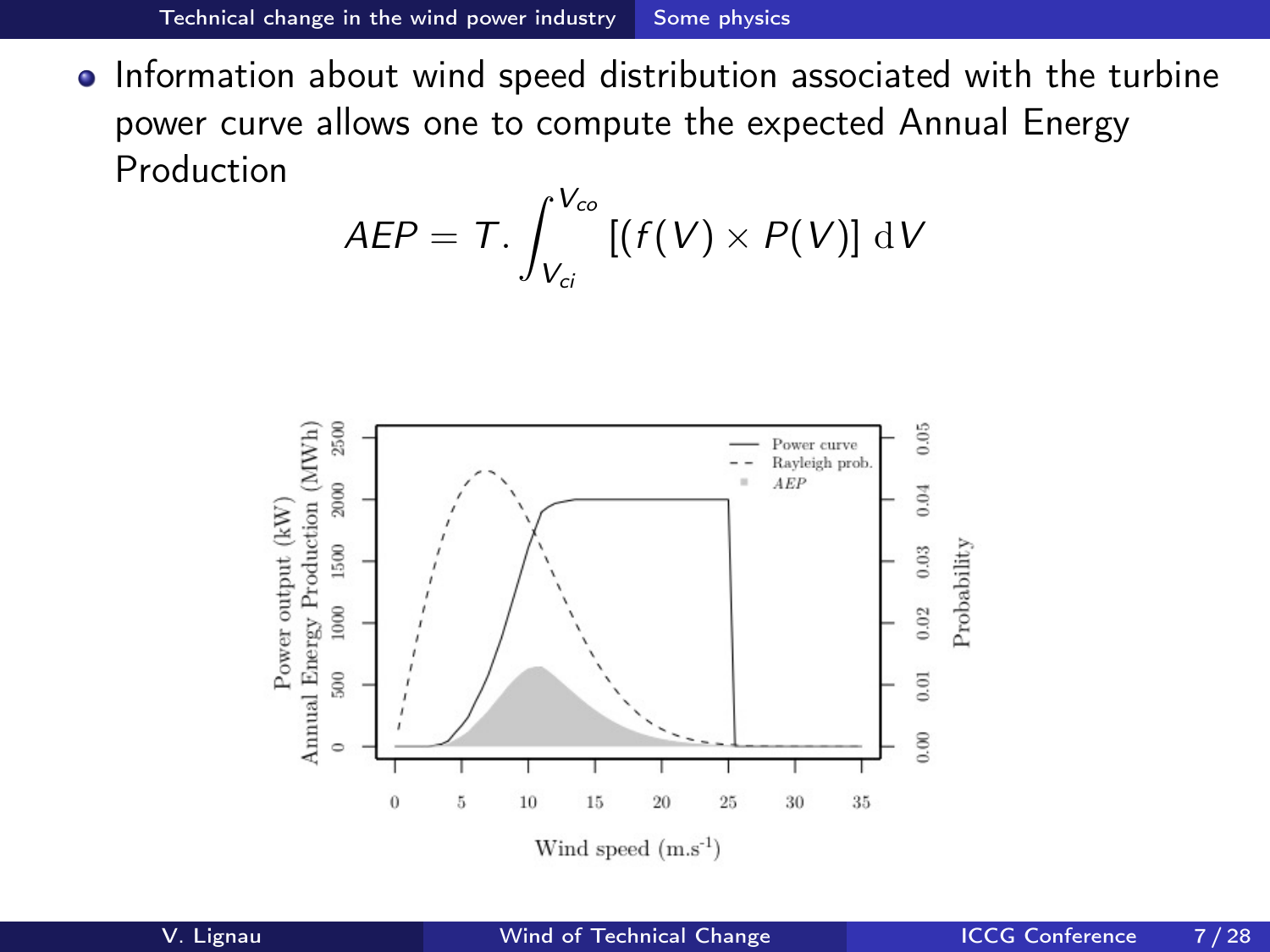- <span id="page-7-0"></span><u>AEP</u>  $\frac{dE}{D}$  can be seen as the overall ''performance level'' of a turbine
- Thus, one can locate each wind turbine model in a performance-size 2-dimensional space
- Estimation of the frontier of possible characteristics
	- Rely on Data Envelopment Analysis (DEA) techniques
	- Idea: a turbine lies on the frontier if it offers the highest performance level at a given size level
- Do new models of turbine push the frontier forward?
	- Location of a WT model entering the market at year t relative to the  $t-1$  frontier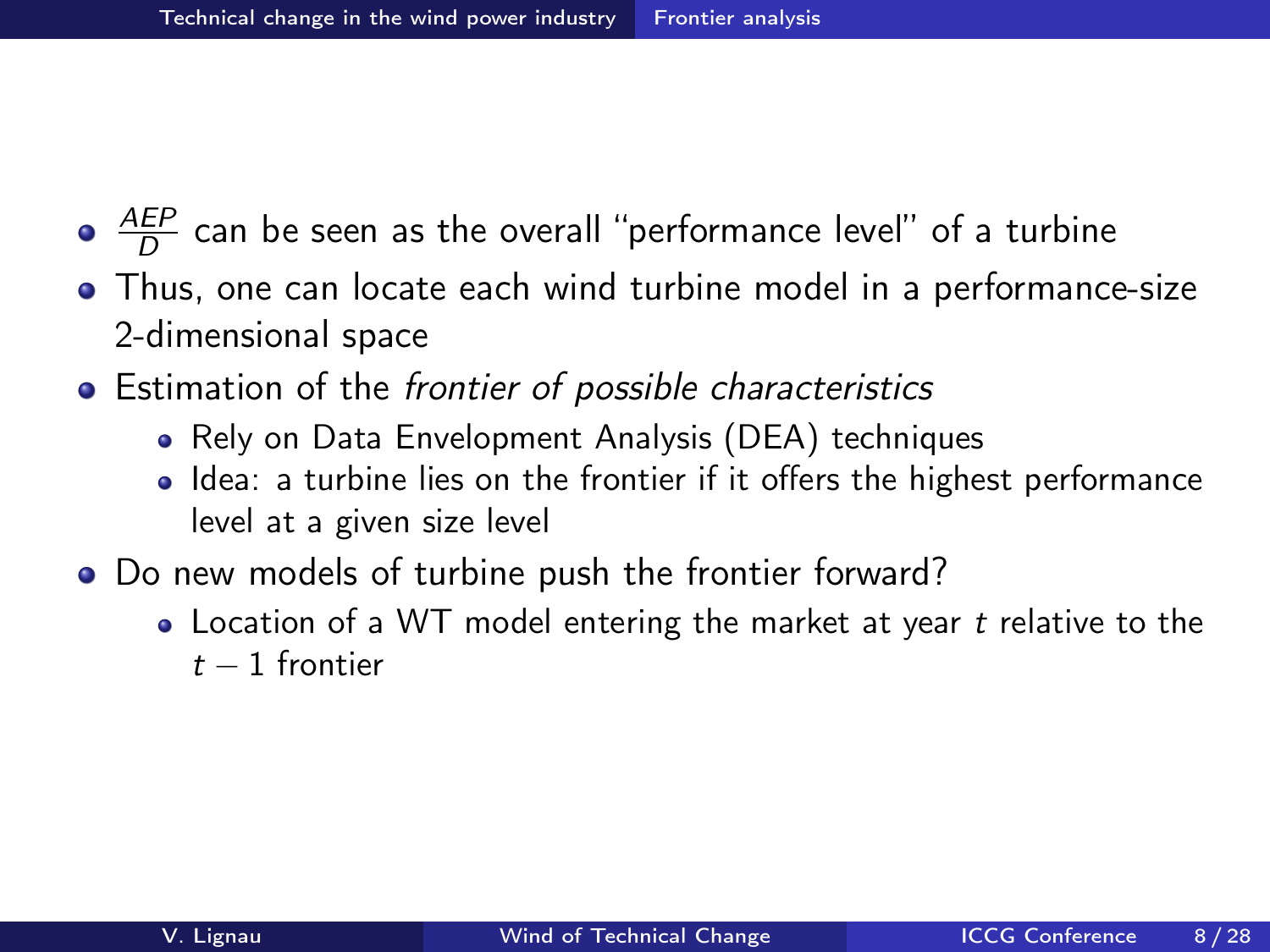First measure is based on radial distances: the contribution of a model  $J$  is  $\theta_J^1=\frac{0J}{0J}$  $0J'$ 



Ability to propose a novel combination of characteristics. J is considered as innovative if  $\theta_J^1>1$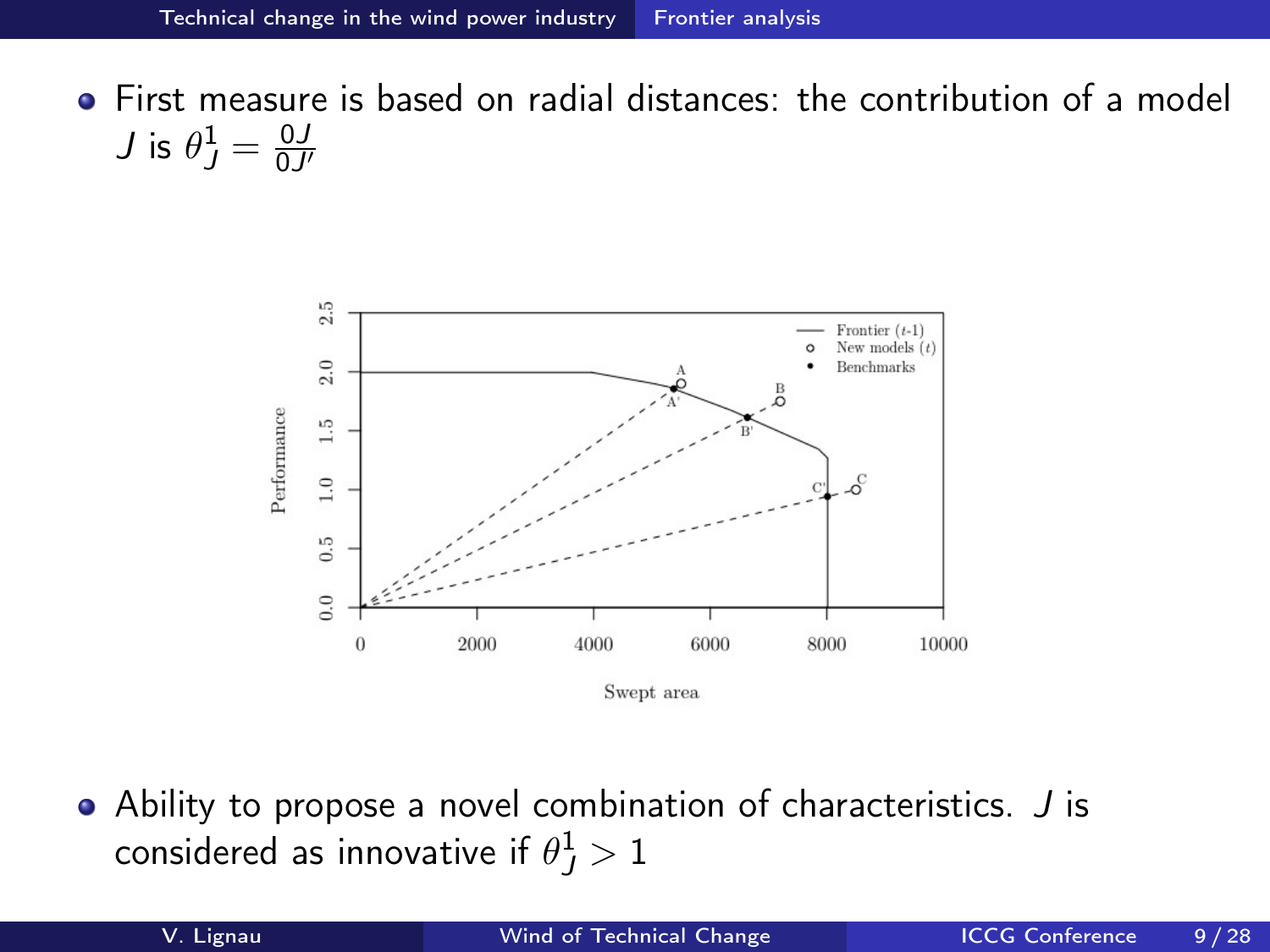• Second measure relies on isoquants: the contribution of a model J is  $\theta_J^2 = \frac{X_J Y_J}{X_{\sf max} Y_n}$  $\frac{X_J \, Y_J}{X_{max} \, Y_{max}}$  where  $X_{max} \, Y_{max}$  gives the highest reachable AEP at  $t - 1$ 



- More direct interpretation: increase in energy production
- Also,  $J$  is innovative if  $\theta_J^2>1.$  More strict: here, only turbine B considered as innovative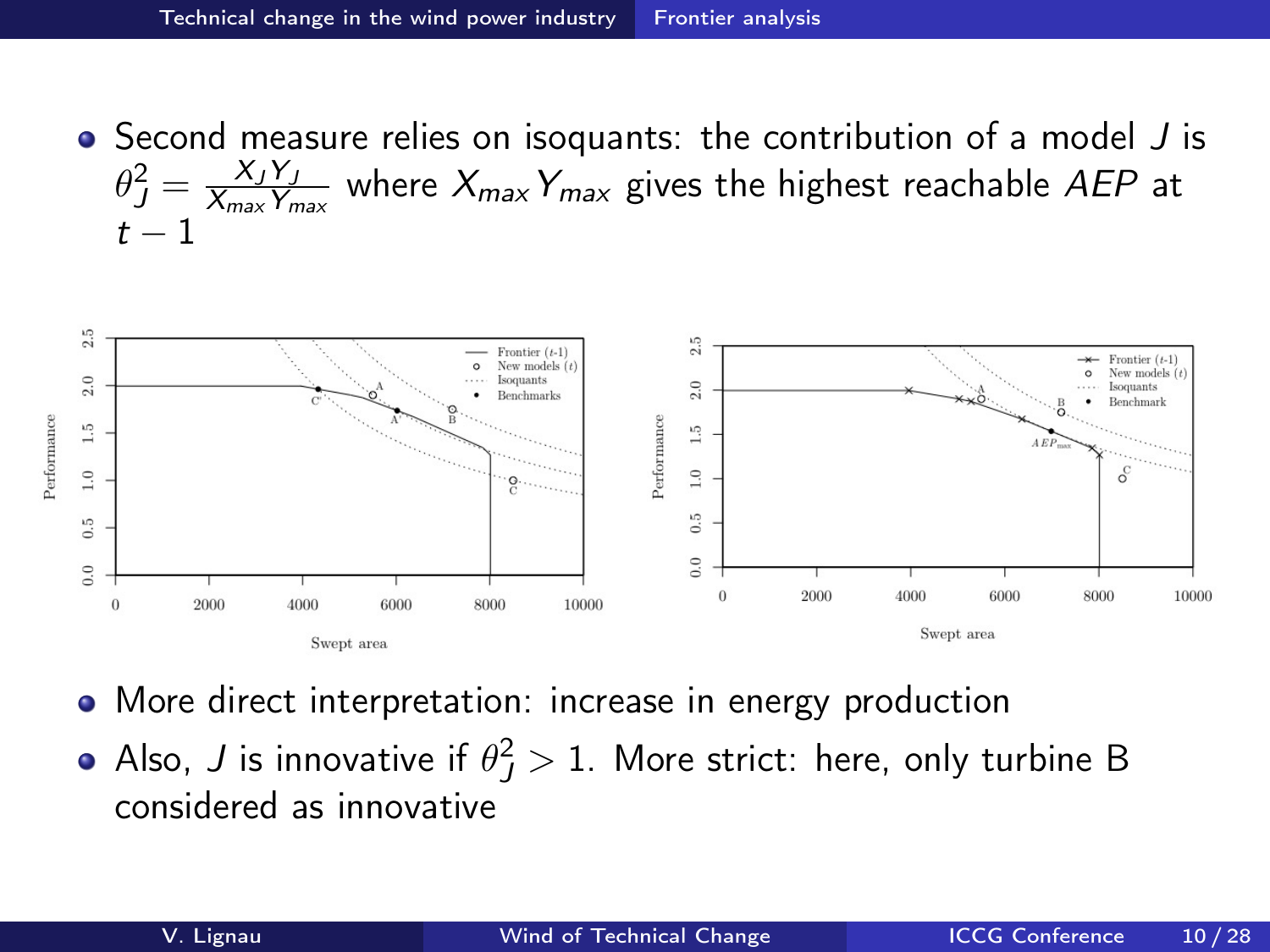- <span id="page-10-0"></span>• We rely on data from TheWindPower database
- Information about wind turbine models. The required information is:
	- Year of commercialization
	- Rotor size / swept area
	- Power curve
	- IEC wind class (I, II or III) for which the turbine is designed for
		- Each of those classes is defined by an average wind speed
		- Allows us to apply the relevant Rayleigh wind speed distribution and to compute the expected AEP for each turbine
		- So that turbines are compared in common, "optimal" conditions
- Sample: 185 wind turbines that entered the market between 2000 and 2017 (+ 15 models used to construct the 1999 frontier)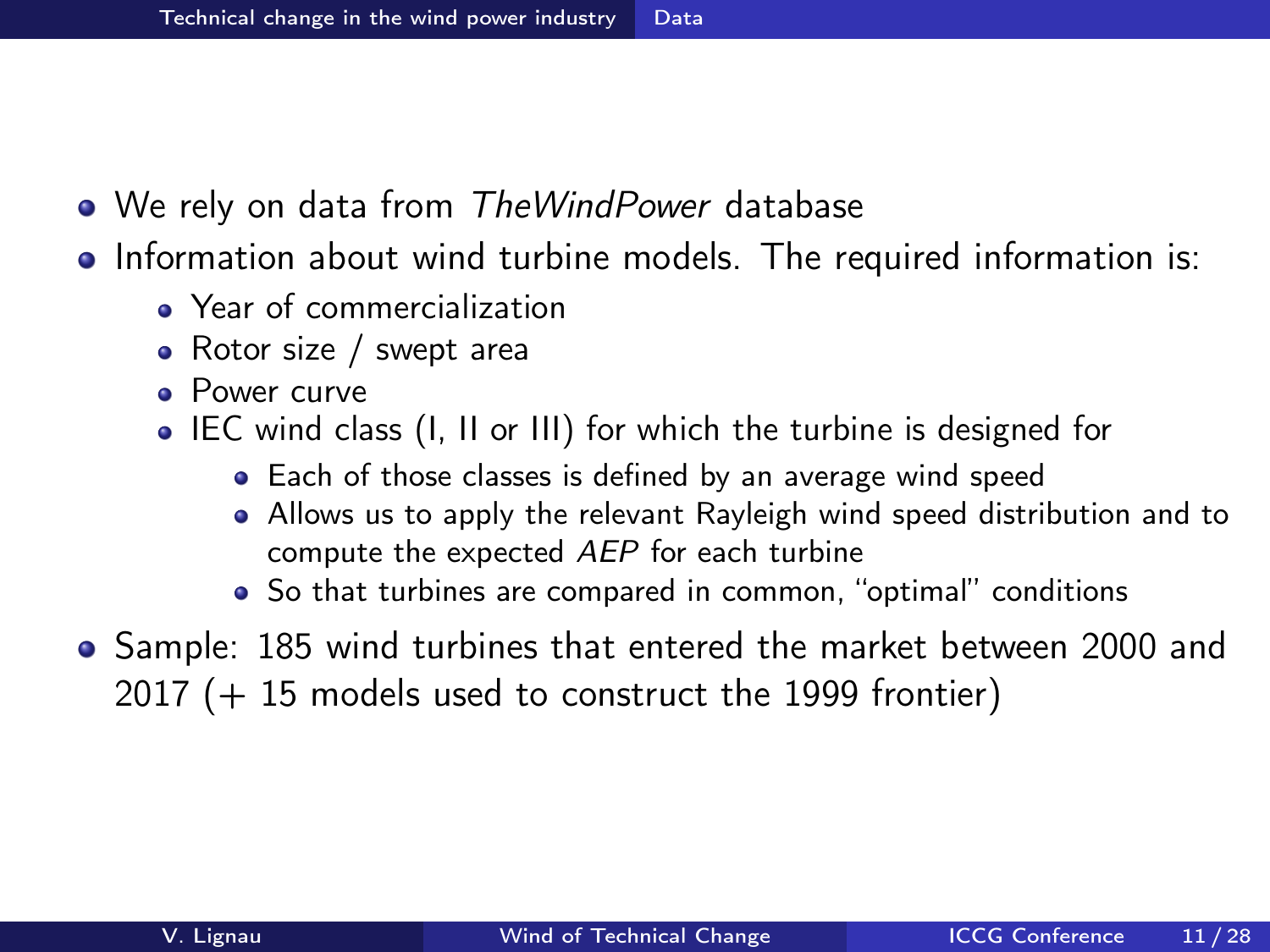<span id="page-11-0"></span>Chronological evolution of the IEC III frontier: both upward and rightward shifts



Swept area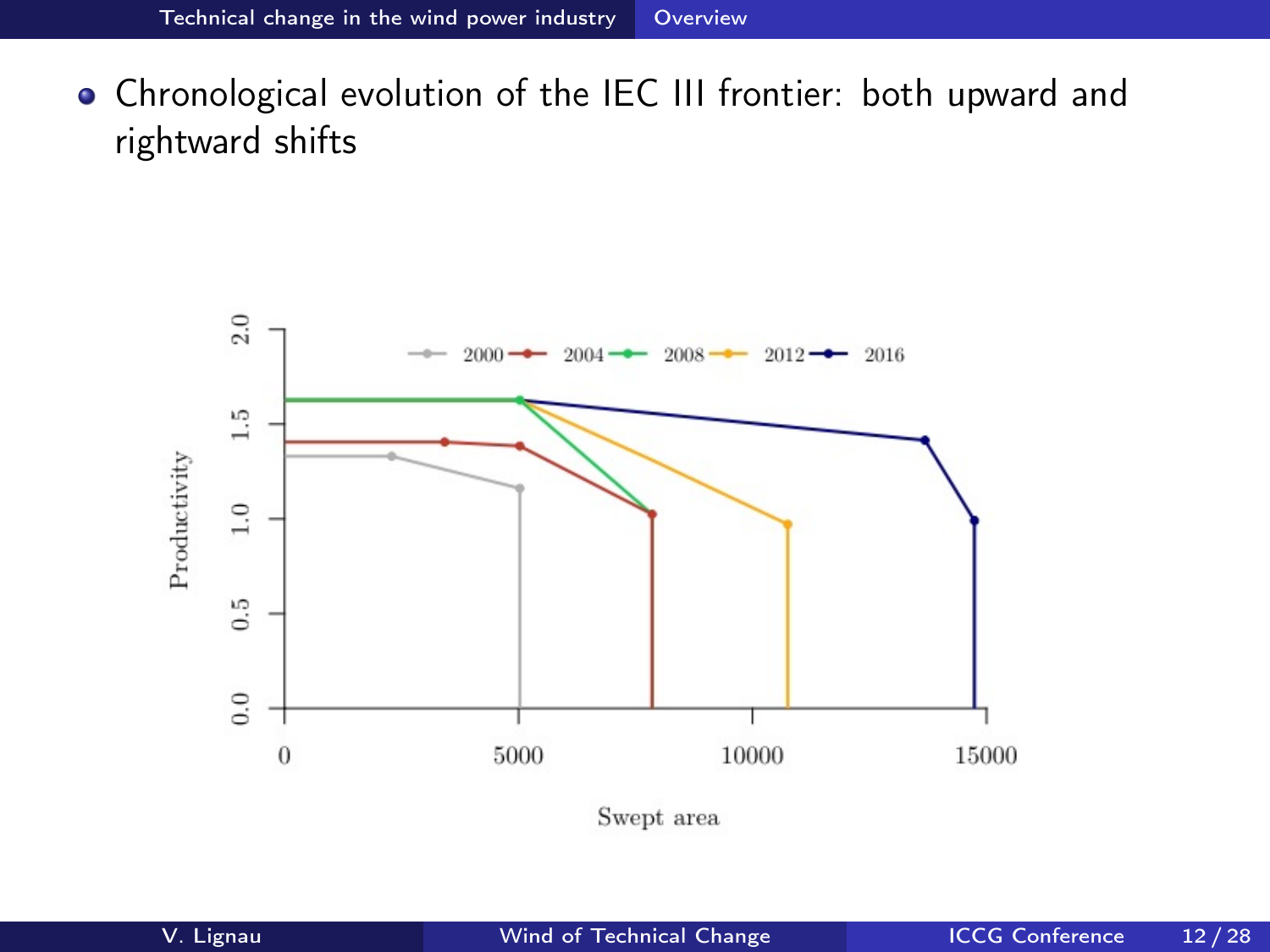#### Summary of firms' contributions over the 2000-2017 period

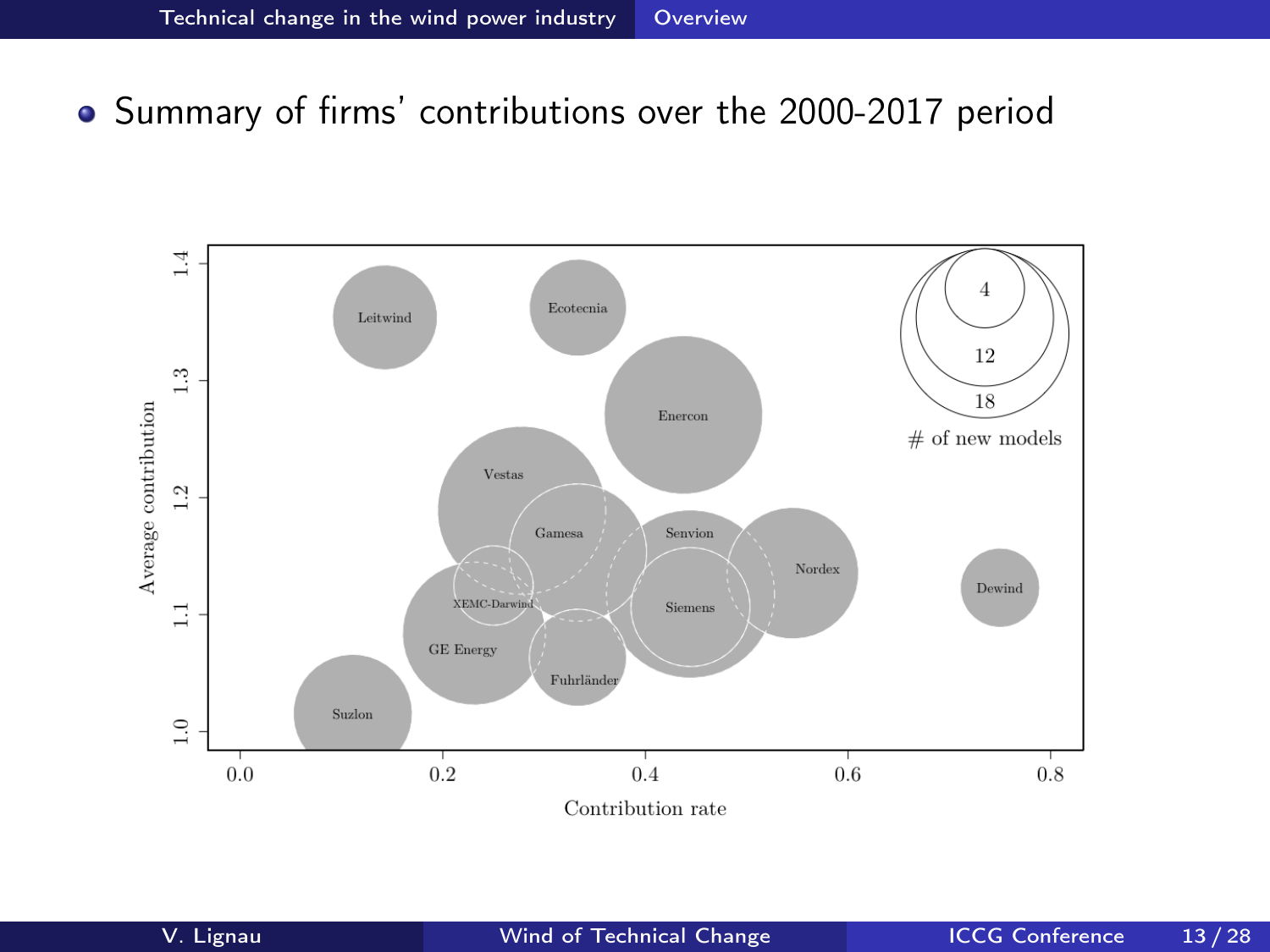## Section 3

## <span id="page-13-0"></span>[Patents & contributions to technical change](#page-13-0)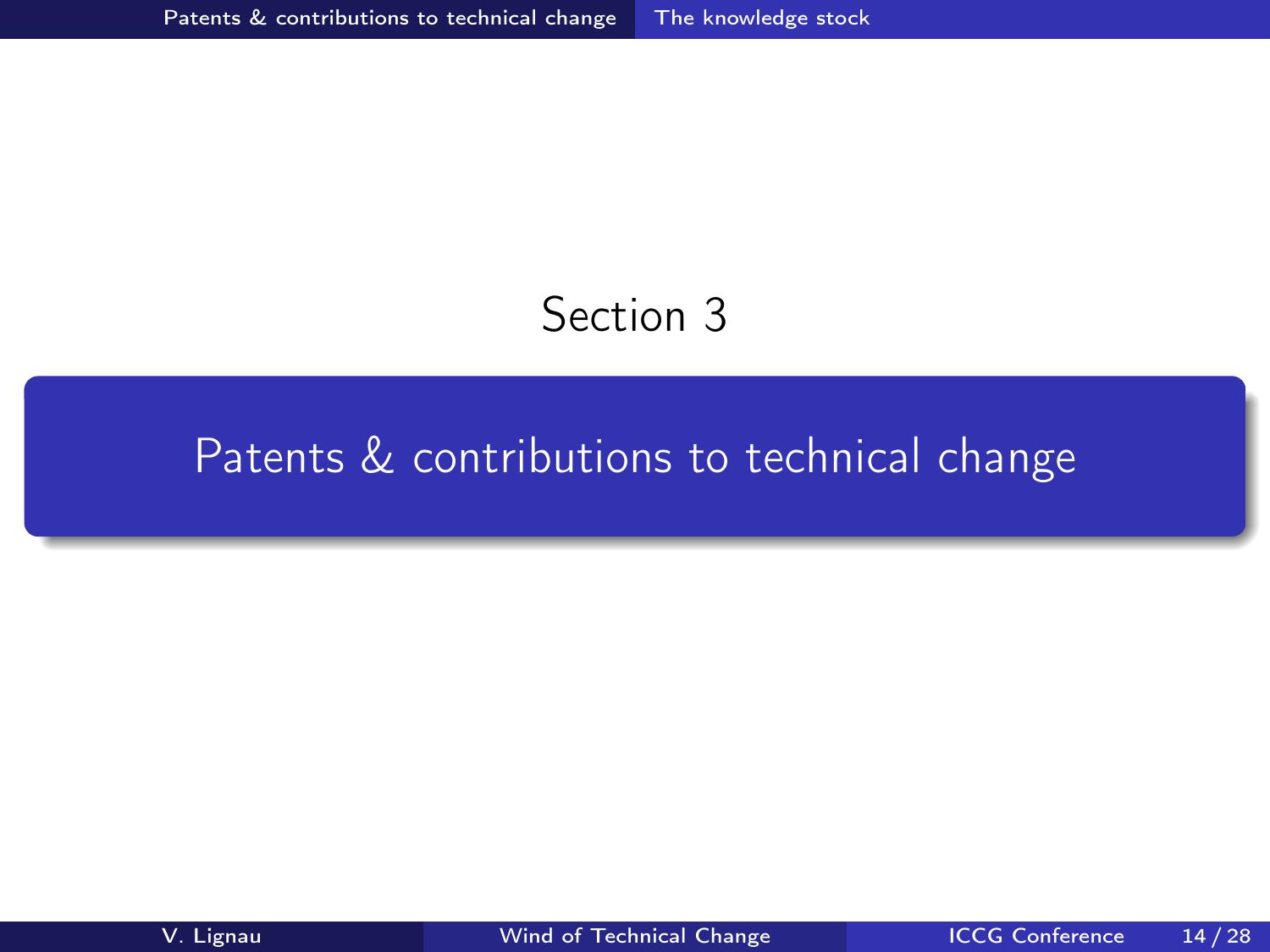- In this section, we wish to explore if patents translate into concrete, actual technical change
- Patents held by wind turbine manufacturers are collected from the Patstat database
	- Patents granted by the European Patent Office
	- Y02E 10/7 CPC class and subclasses (except offshore-specific ones)
- We consider four alternative yearly counts:
	- $P$  the cumulative number of successful (i.e. granted) applications
	- **i** PP the patent portfolio (i.e. valid patents): renewals
	- **iii** WPP the value-weighted patent portfolio: **forward citations**
	- $\bullet$  (W)PPP the (weighted) product patent portfolio: "productness"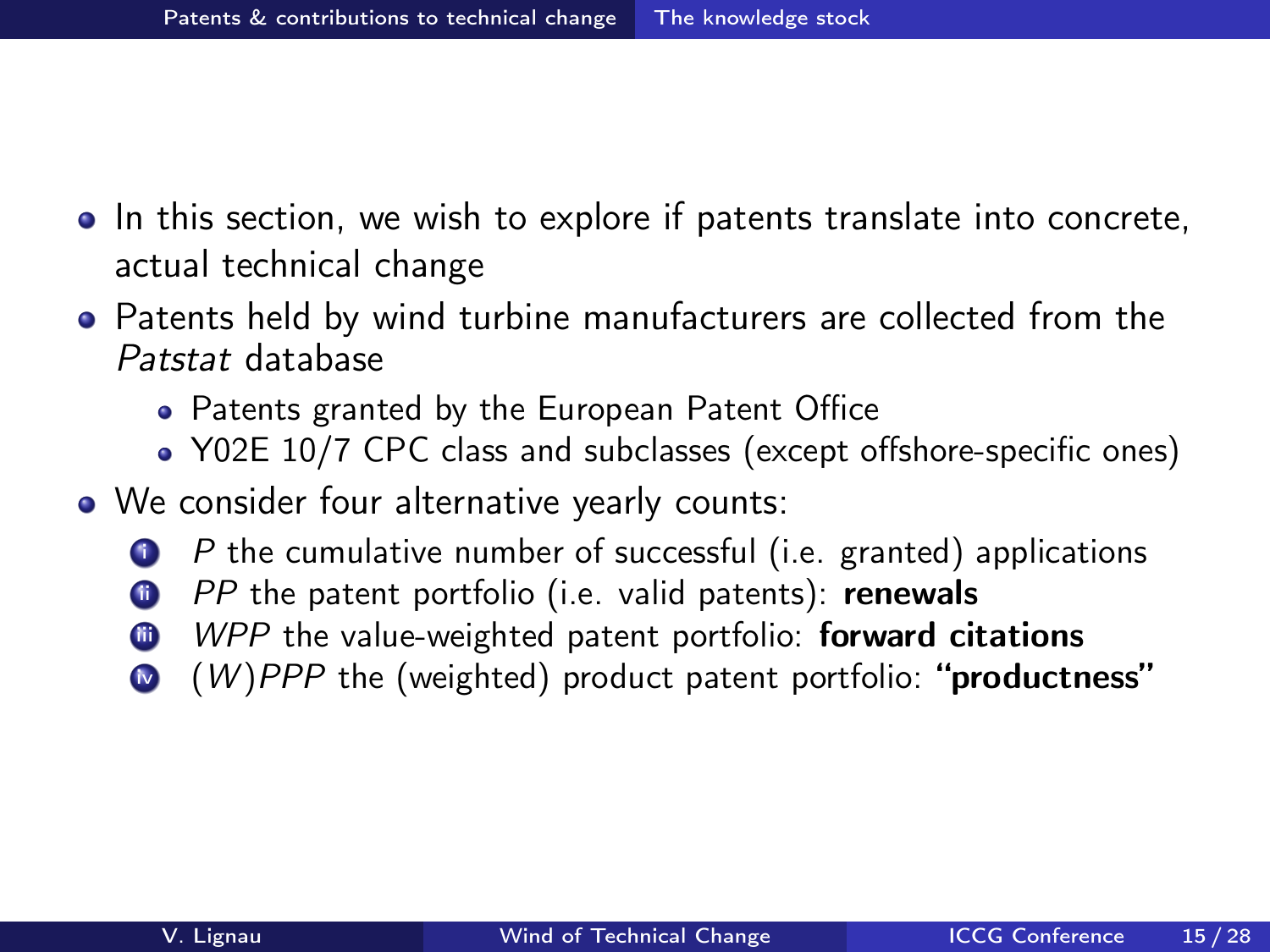$\bullet$  A granted patent *j* is considered in the count at time *t* if

 $t_{Fi} < t$ 

with  $t_{Fi}$  the application filing year of patent j

 $\bullet$  A granted patent *i* is considered as part of its applicant's portfolio at year  $t$  if:

> $\int t_{Fj} < t < t_{Lj}$ , if patent j lapsed  $t_{Fj} < t,$  if patent  $j$  is still "alive"

with  $t_{Fi}$  the application filing year of patent j and  $t_{Li}$  its lapse year.

 $\bullet$  The weight of a patent *j* filed at year t in its applicant's portfolio is:

$$
w_j=\frac{C_{jt}}{\bar{C}_t}
$$

with  $C_{jt}$  the number of citation received by patent j (filed at year t) and  $\bar{\mathcal{C}}_t$  the average number of citations received by patents filed in  $t$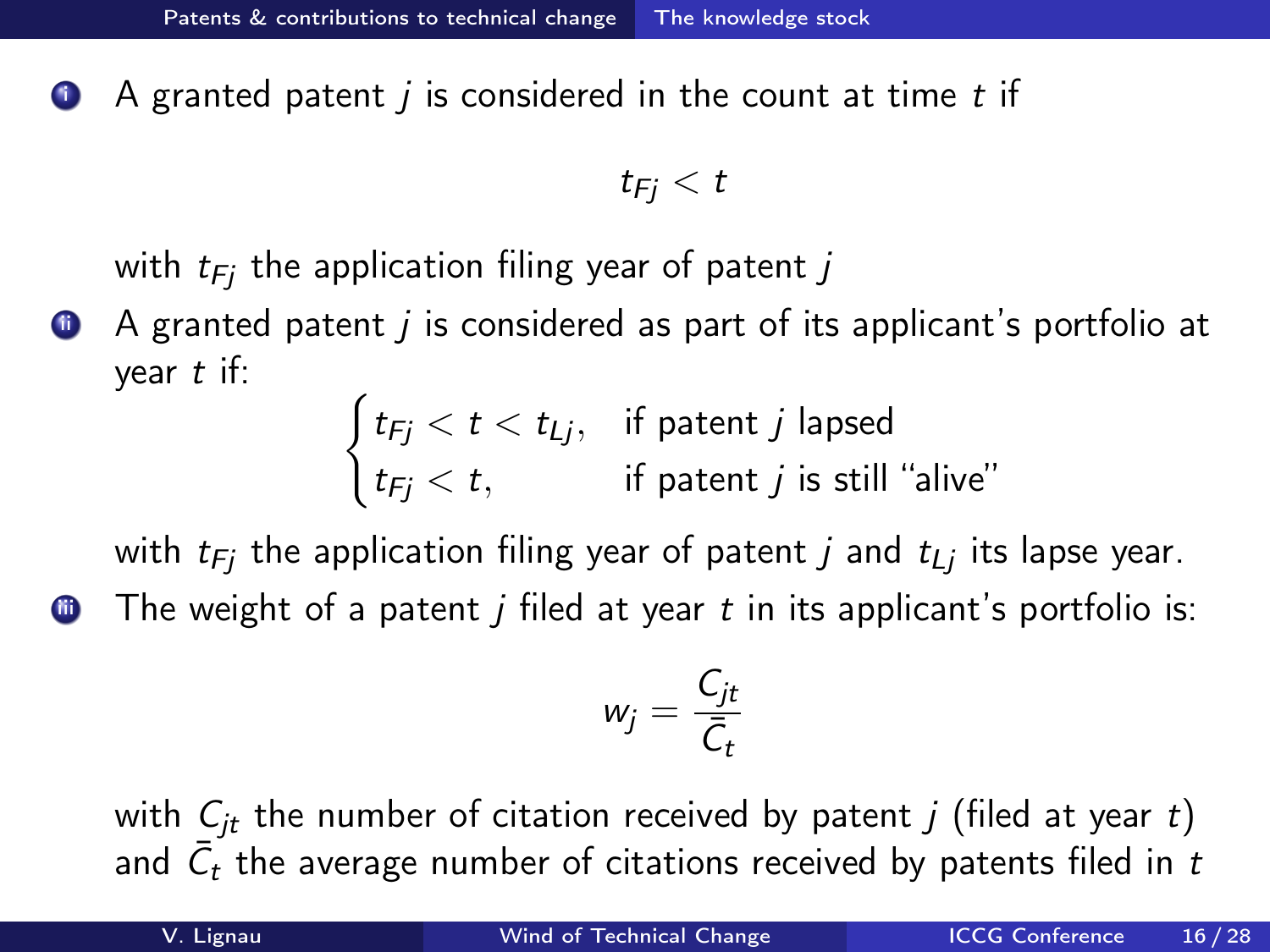**<sup>1</sup>** "Productness" of patents: based on keyword search (Banholzer et al., 2019) in patent descriptions



- Improvement in the characteristics of the good: *product innovation* 
	- Attempt to identify "product patents"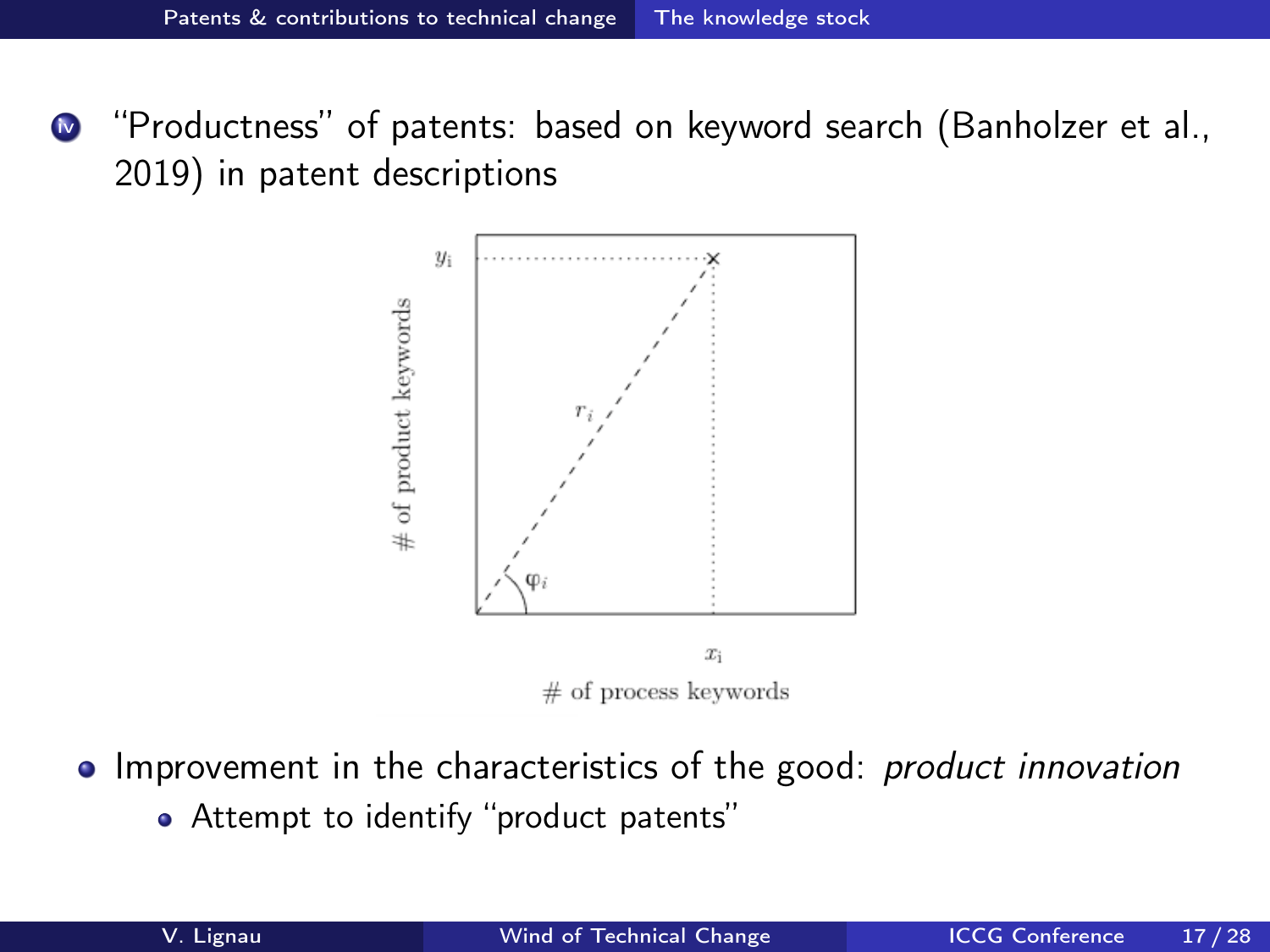Differences in counts across time in the whole industry



- First observation: wind power actors do not rely much on patent protection until the beginning of the 2000s
	- Yet, technical change has been enhanced before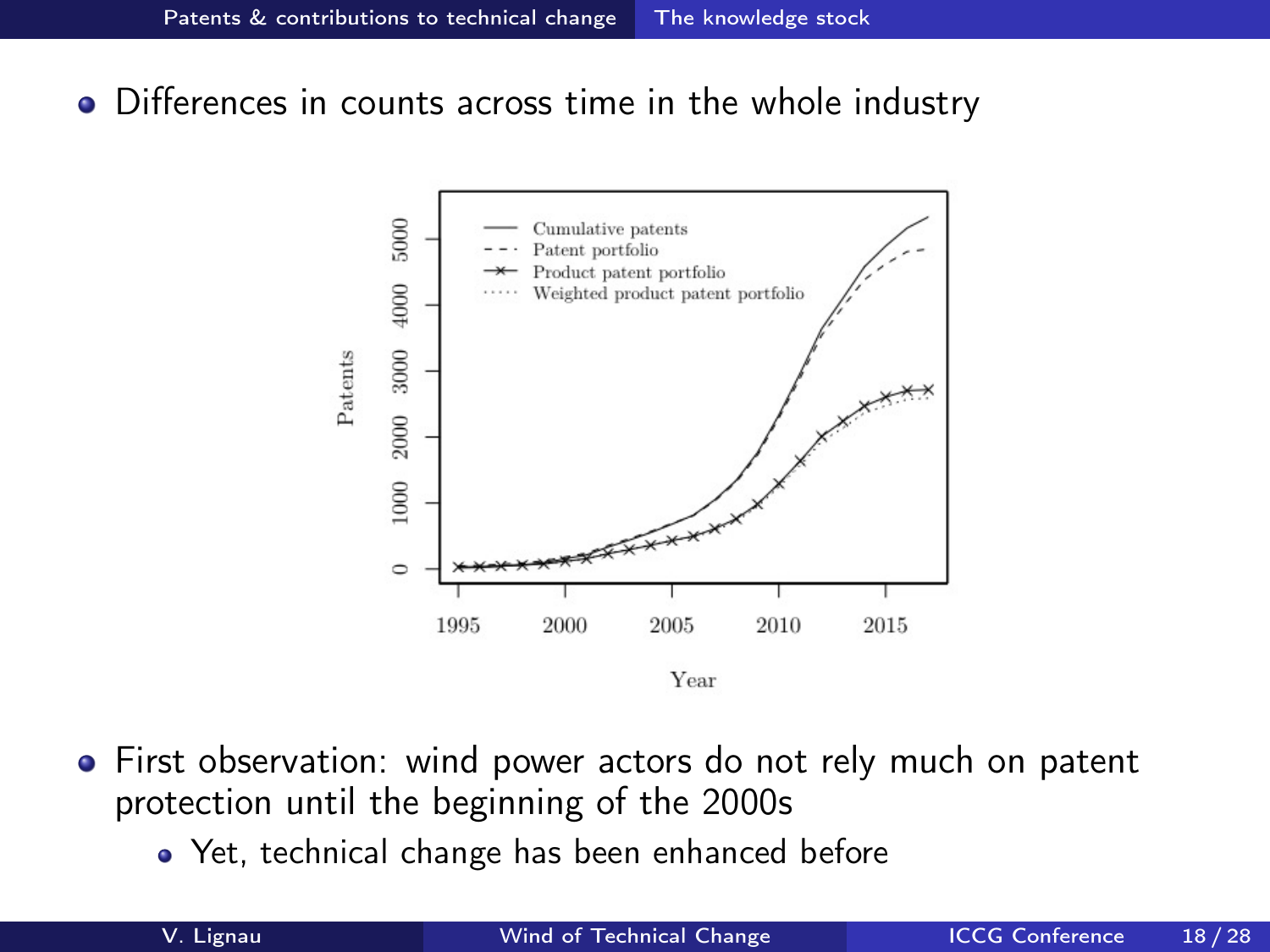• Relationship between the number of granted patents and the number of innovative models over the 2000-2017 period



**•** Second observation: manufacturers having contributions to the frontier are mostly those holding patents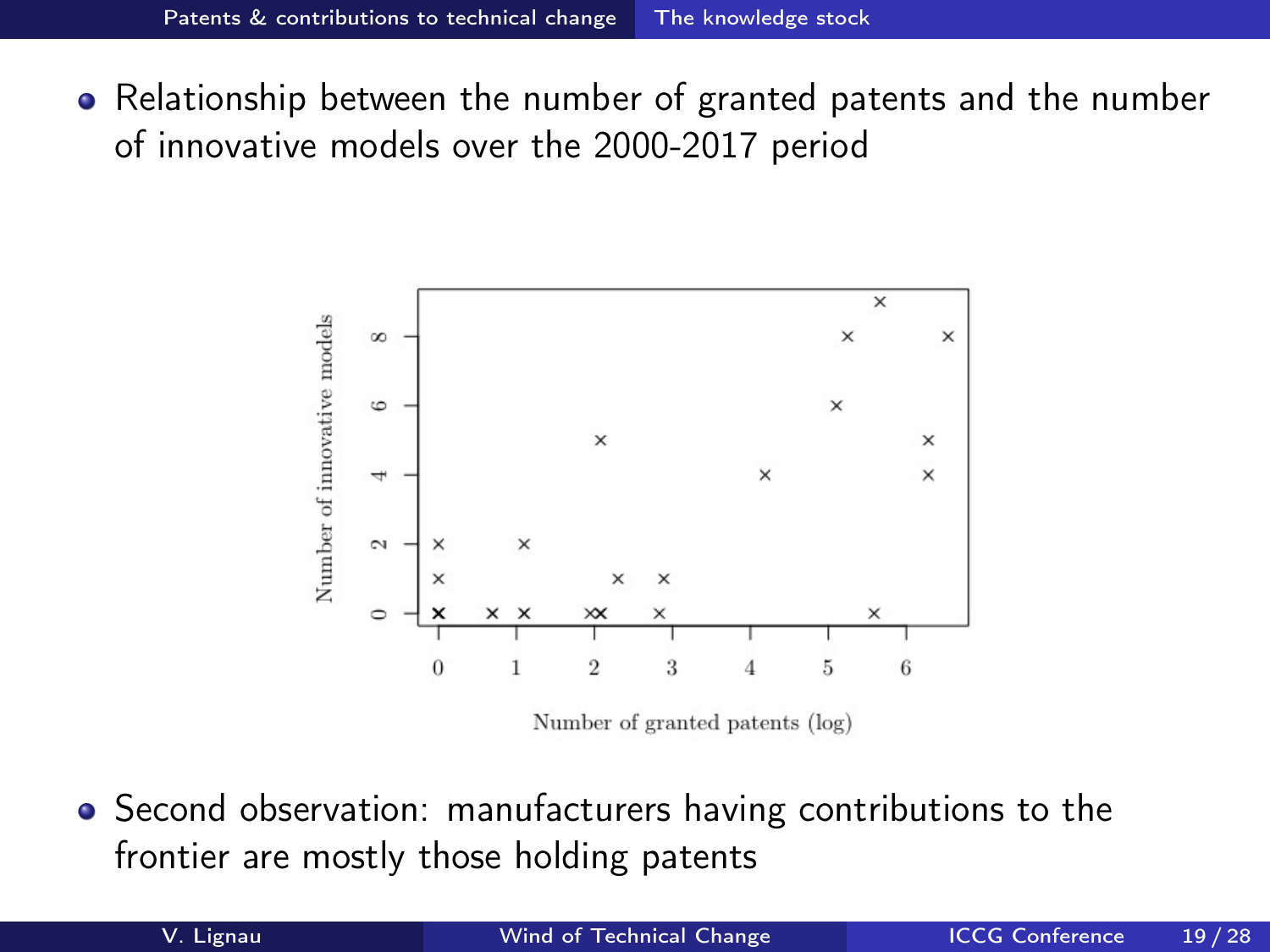• Relationship between the number of granted patents and the number of innovative models over the 2000-2017 period



Third observation: the ratio patents / innovative models is higher for conglomerates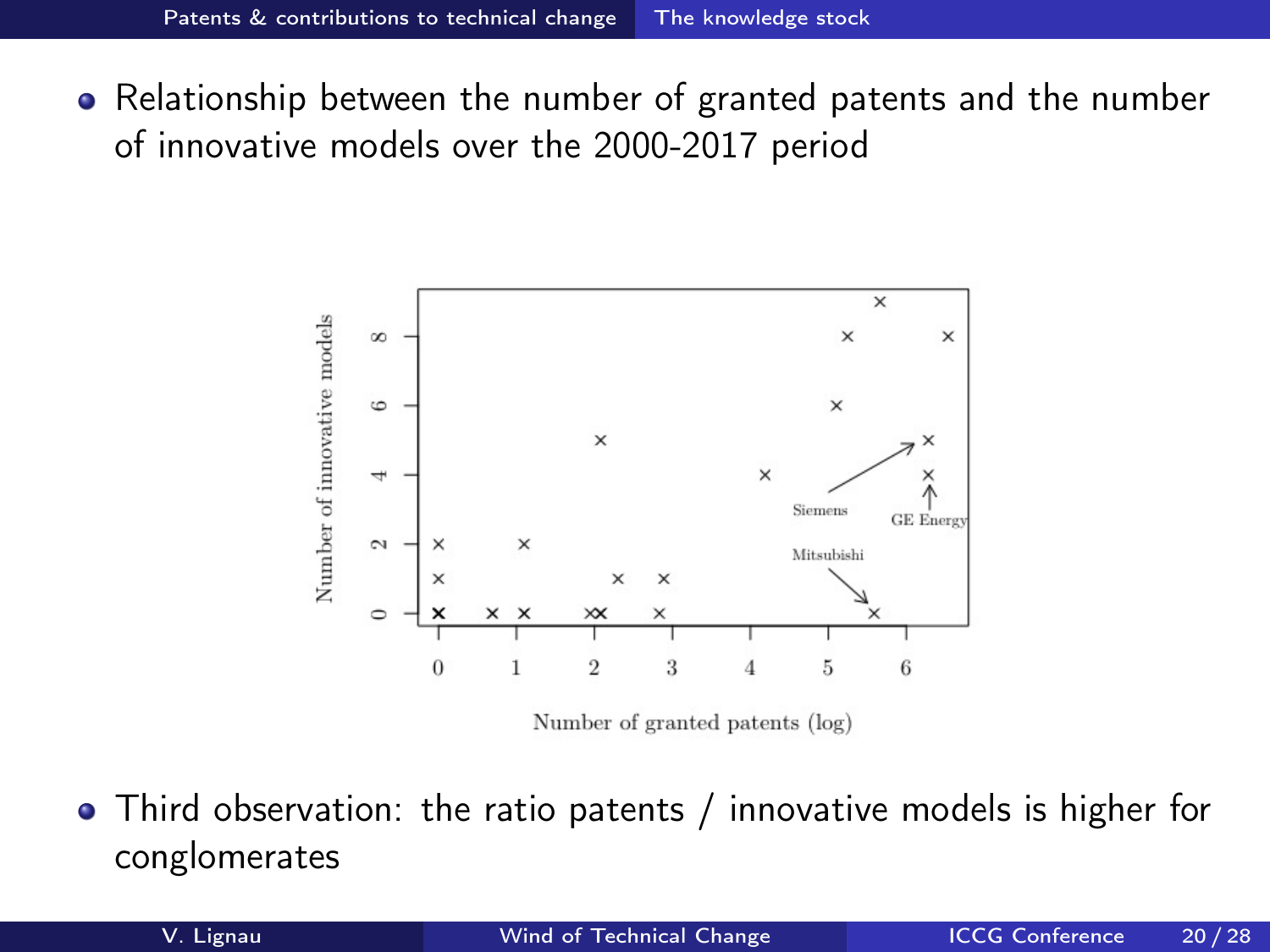- <span id="page-20-0"></span>To account for the first observation, we will consider a normalized measure of patent portfolios (relative to the average size the same year)
	- A quite low number of patents can hide a high representation in the global portfolio
- We have an unbalanced panel
	- We observe, on a yearly basis, contributions, patents and market share of 31 firms from 2000 to 2017
	- But not all firms have commercialized a new model each year...
	- ... and not all firms have been active during the whole time period
- We focus on manufacturers for which we have at least 4 yearly observations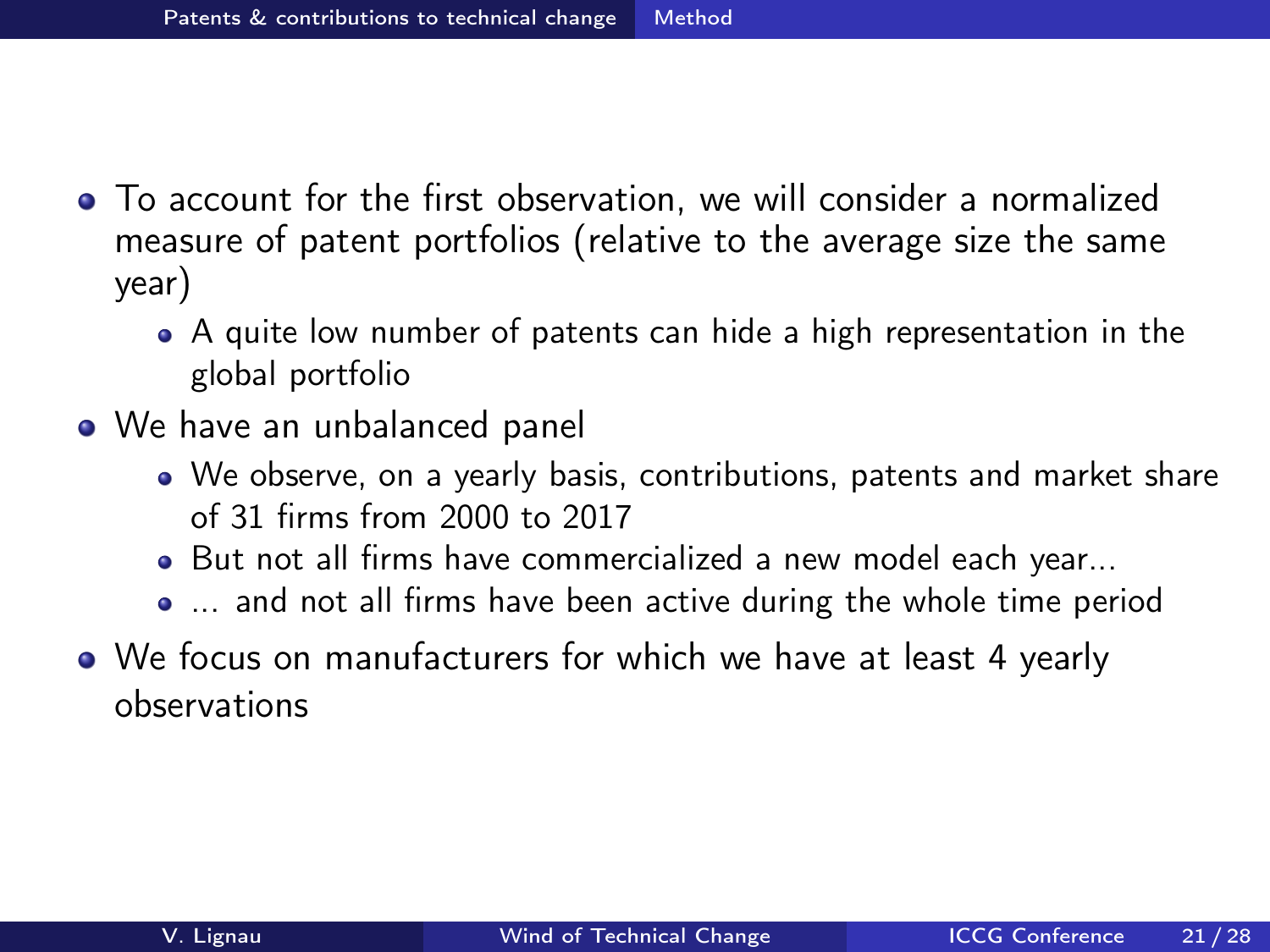We consider a simple fixed effects model of the form

$$
C_{i,t} = PC_{i,t-a} + MS_{i,t-b} + \beta_3 FIT_{i,t-c} + \alpha_i + \lambda_t + \epsilon_{it}
$$

in which:

- $C_{i,t}$  is the (maximum) contribution of new models from firm *i* entering the market at year t
- $PC_{i,t-a}$  is the normalized patent count of firm *i* at year  $t a$
- $MS$ <sub>i, t−b</sub> is the market share of firm *i* at year  $t b$
- $FIT_{i,t-c}$  is the stringency of feed-in tariff policy in firm *i*'s country at year  $t - c$
- $\alpha_i$  and  $\lambda_t$  are resp. firm and year fixed effects
- Best subset method based on  $R^2$  value (a, b,  $c \in [0:5]$ )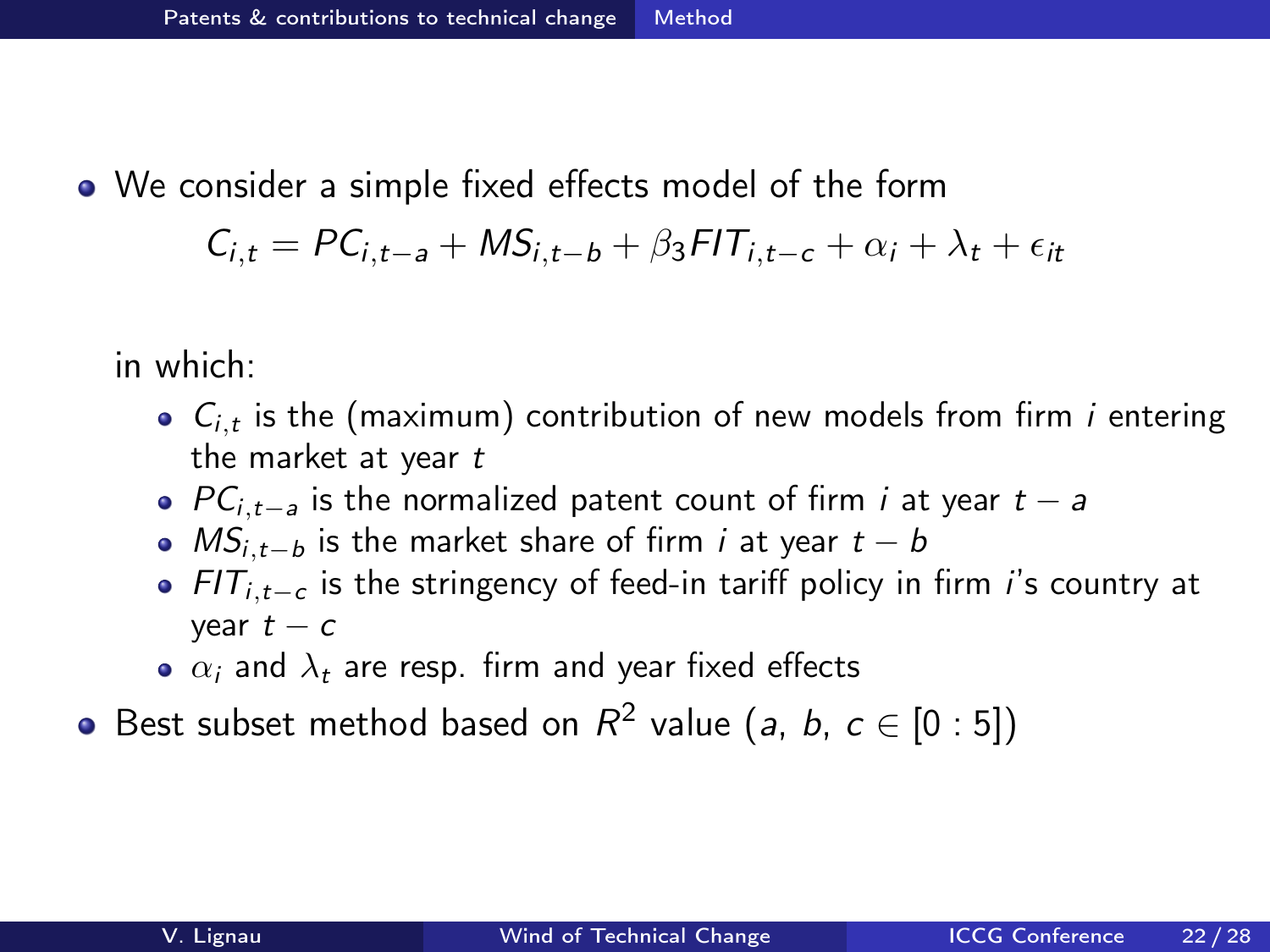<span id="page-22-0"></span>

|               | Dependent variable:  |                                                  |                      |             |  |
|---------------|----------------------|--------------------------------------------------|----------------------|-------------|--|
|               | $Max(\theta_{it}^1)$ |                                                  | $Max(\theta_{it}^2)$ |             |  |
|               | (1)                  | (2)                                              | (3)                  | (4)         |  |
| $PP_{i,t-4}$  | $0.0175***$          | $0.0184***$                                      |                      |             |  |
|               | (0.0055)             | (0.0043)                                         |                      |             |  |
| $PPP_{i,t-4}$ |                      |                                                  | $0.0270***$          | $0.0278***$ |  |
|               |                      |                                                  | (0.0089)             | (0.0068)    |  |
| $MS_{i.t-3}$  | $-0.0081***$         | $-0.0075***$                                     | $-0.0131***$         | $0.0122***$ |  |
|               | (0.0027)             | (0.0027)                                         | (0.0042)             | (0.0039)    |  |
| $FIT_{i,t}$   | $-0.2834$            |                                                  | $-0.6037$            |             |  |
|               | (0.2378)             |                                                  | (0.3780)             |             |  |
| $STR_{i.t-5}$ |                      | 0.0113                                           |                      | 0.0271      |  |
|               |                      | (0.0075)                                         |                      | (0.0166)    |  |
| Indiv. FE     | Yes                  | Yes                                              | Yes                  | Yes         |  |
| Time FE       | Yes                  | Yes                                              | Yes                  | Yes         |  |
| $R^2$         | 0.1033               | 0.1038                                           | 0.0978               | 0.1017      |  |
| Observations  | 114                  |                                                  |                      |             |  |
| N             | 17                   |                                                  |                      |             |  |
| Τ             | 4-18                 |                                                  |                      |             |  |
| Note:         |                      | $p^*$ $>$ 0.1: ** $p$ $<$ 0.05: *** $p$ $<$ 0.01 |                      |             |  |

#### Table 1: Best-fitting fixed effects regressions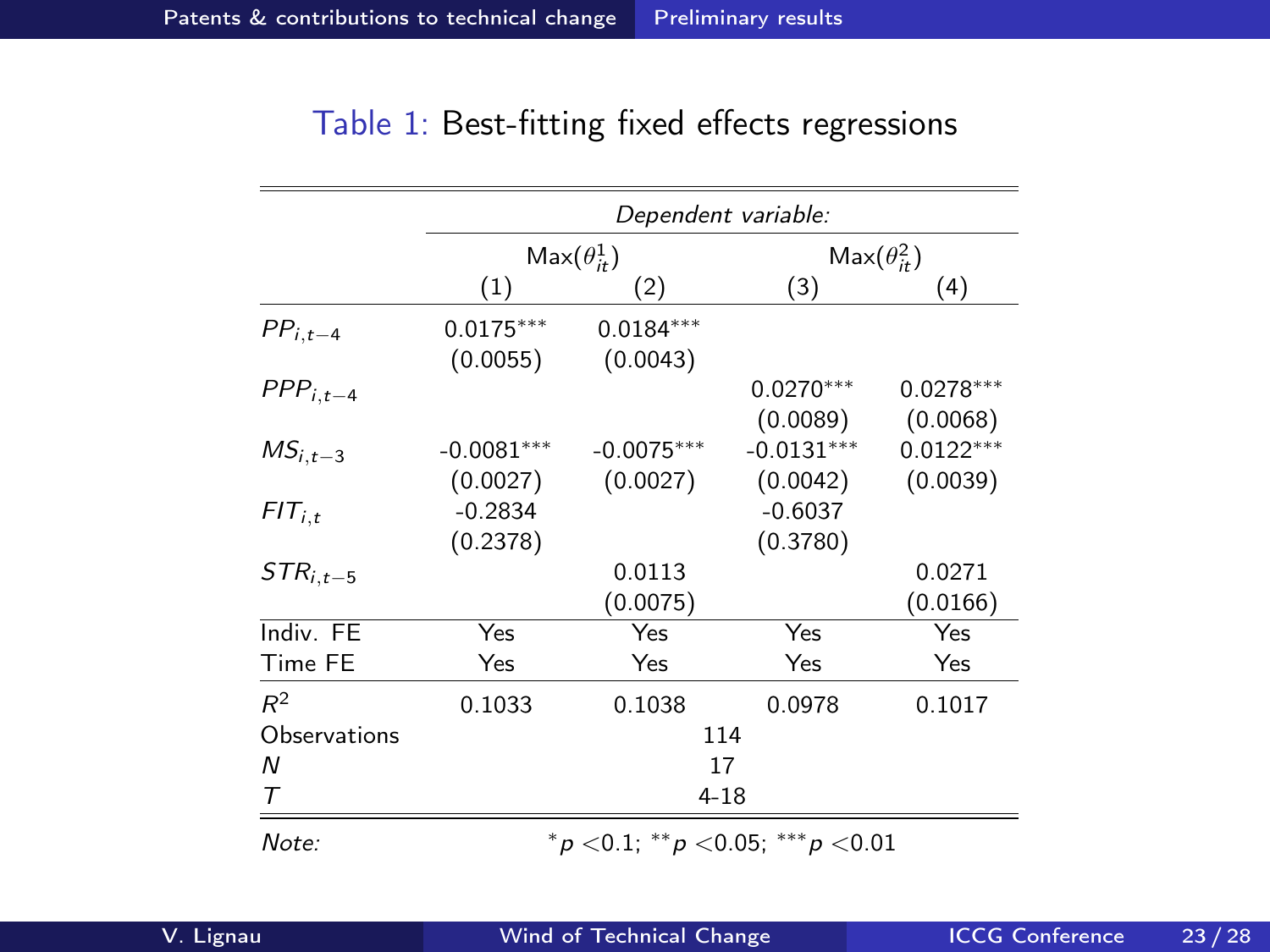Our results suggest that:

- There is a positive relationship between patent counts and contributions of firms to innovation
	- Need to take into account the renewal of patents
	- A larger product patent portfolio is associated with higher contributions to energy production
	- Weighting portfolios by forward citations do not provide much additional information
- It takes some time for patented technologies to reach the market
	- Increasing portfolio size leads to an increase of contribution 4 years later
- Firms seek to stand out from competitors by innovating
	- Negative relationship between contribution and 3-years lagged version of market share
	- Consistent with the idea that competition fosters innovation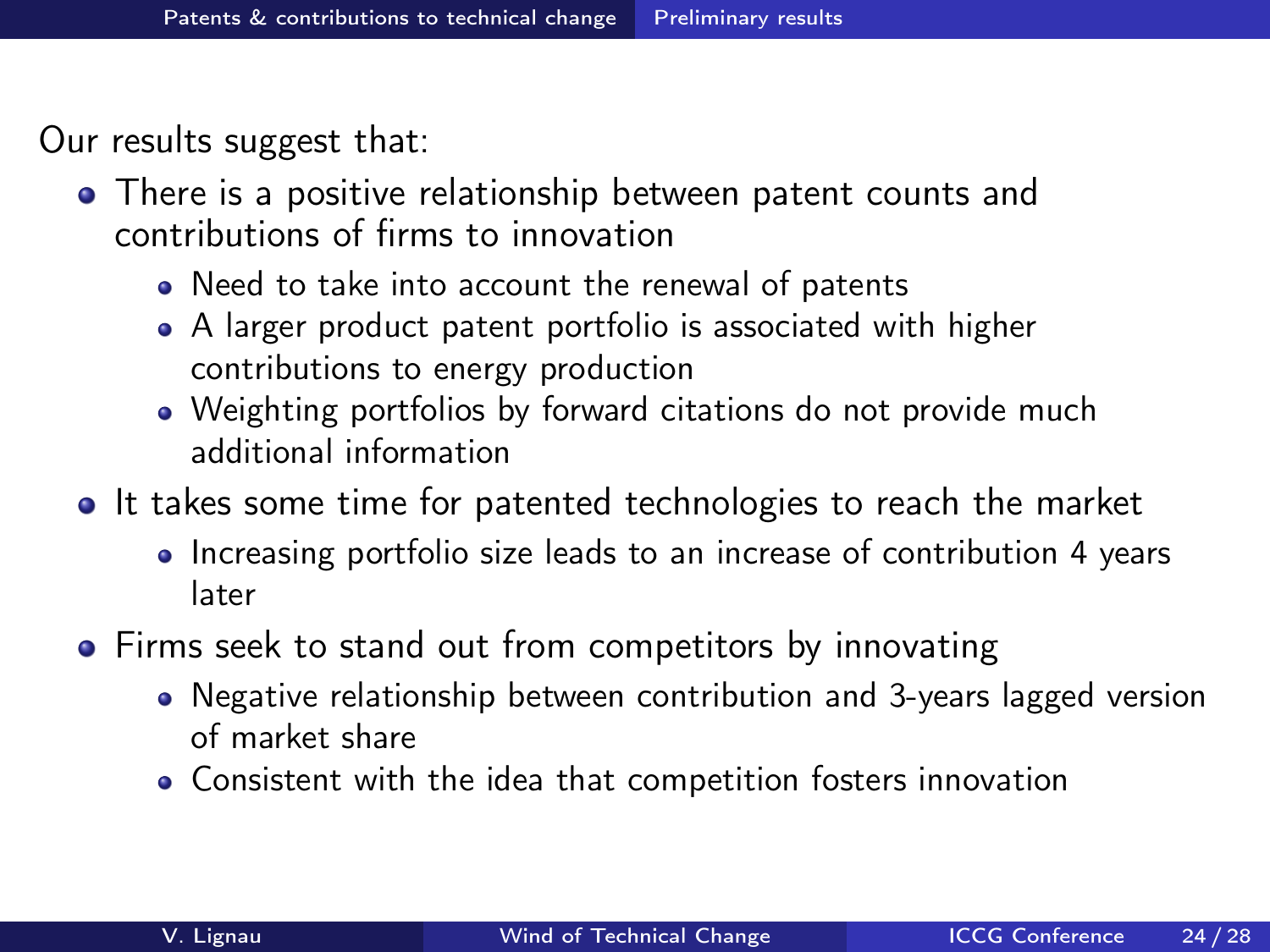# Thank you for your attention!

[v.lignau@parisnanterre.fr](mailto:v.lignau@parisnanterre.fr)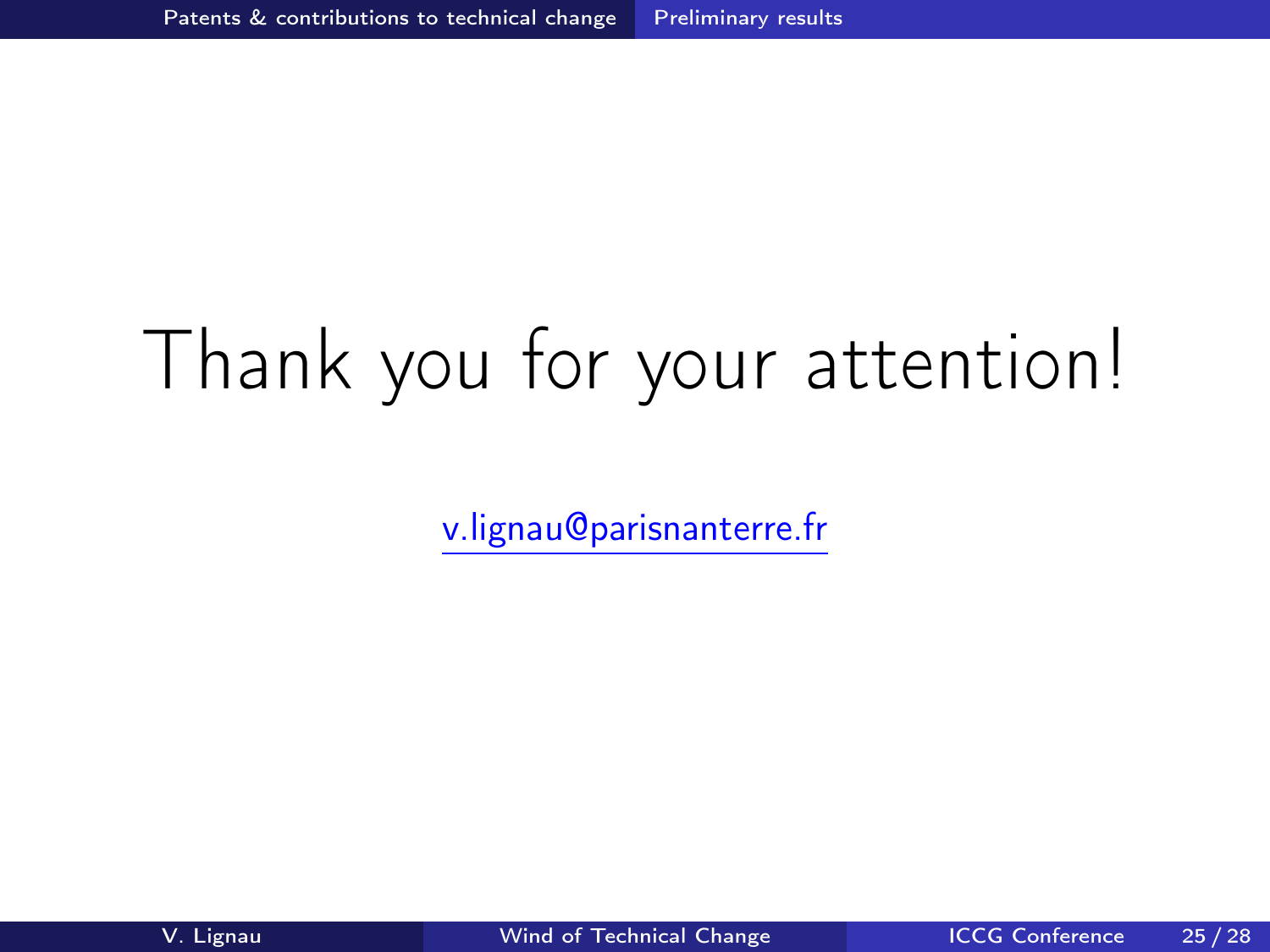### <span id="page-25-0"></span>2017 frontier, by IEC class

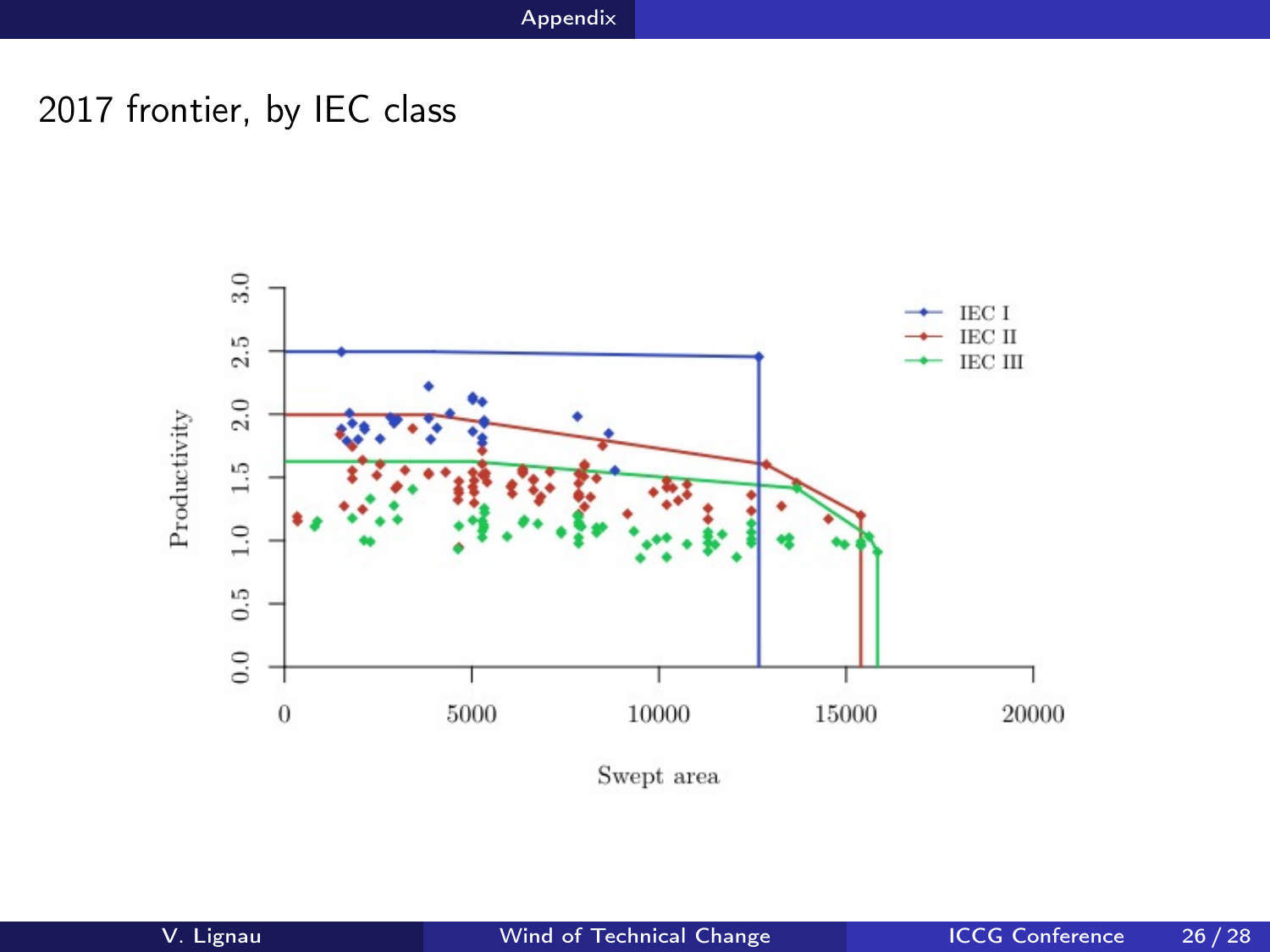Relaxing the concavity assumption: